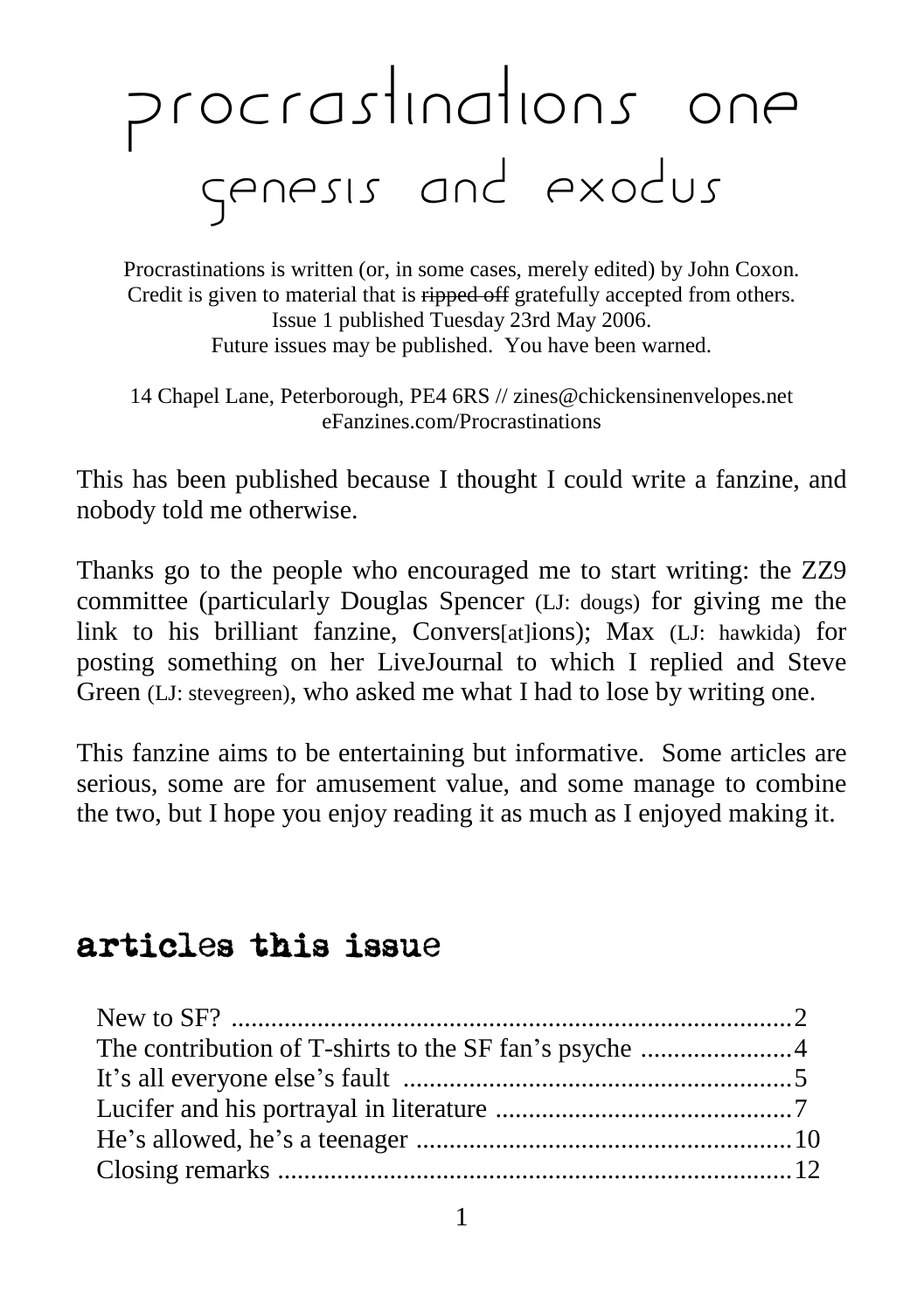### new to sf?

There are, broadly speaking, three types of SF fan in this world: Those who know of and are friendly with John Coxon (mainly through LiveJournal); those who know of his existence but know next to nothing about him; and those who had no idea he existed before they started to LiveJournal); those who know of his existence but know next to nothing about him; and those who had no idea he existed before they started to read this (hi, guys!). The first type will know that he's new to science fiction and SF fandom. The second type will probably guess as much, read this (hi, guys!). The first type will know that he's new to science fiction and SF fandom. The second type will probably guess as much, because they've not heard much about him, and the third type will fiction and SF fandom. The second type will probably guess as much, because they've not heard much about him, and the third type will probably be relieved that he's not a deeply entrenched fan who they've just ignored for years. The reason I've explained Coxon's First Theory of SF Fandom is

The reason I've explained Coxon's First Theory of SF Fandom is<br>because it's relevant to the subject about which I'm writing this article – because it's relevant to the subject about which I'm writing this article  $-$  about somebody who's new to fandom gathering the courage to plunge in. It is difficult to take the plunge and enter this new, murky dimension, but more established SF fans tend to step in and announce in. It is difficult to take the plunge and enter thi dimension, but more established SF fans tend to step in themselves as friendly people, and then you're away.

I got into SF fandom through a very friendly bunch of people known as ZZ9 Plural Z Alpha. You may have heard of them  $-$  if not, I recommend [www.zz9.org.](http://www.zz9.org.) There is a (fairly good) possibility that ZZ9 Plural Z Alpha. You may have heard of them – if not, I recommend www.zz9.org. There is a (fairly good) possibility that you're actually a member – if you are, give yourself a pat on the back. recommend www.zzg<br>you're actually a men<br>It's all your fault.

But it was surprising how difficult it was for me, as a thirteen year old But it was surprising how difficult it was for me, as a thirteen year old boy, to join that society, all the way back in 2002. I didn't know But it was surprising how difficult it was for me, as a thirteen year old boy, to join that society, all the way back in 2002. I didn't know anybody (and I do mean that literally) who'd even read *The Hitchhiker*'s boy, to join that society, all the way back in 2002. I didn<sup>'</sup>t know anybody (and I do mean that literally) who'd even read *The Hitchhiker's Guide To The Galaxy*, let alone wanted to join a society, so I didn't know what kind of people would have signed up.

There wasn't a forum, or any sort of community aspect in fact, on the website (or even referenced). In fact, upon reading it for the first time, it There wasn't a forum, or any sort of community aspect in fact, on the website (or even referenced). In fact, upon reading it for the first time, it came across as being rather unfriendly – the text on the website seemed quite snobbish (the text is something which, I am glad to say, has since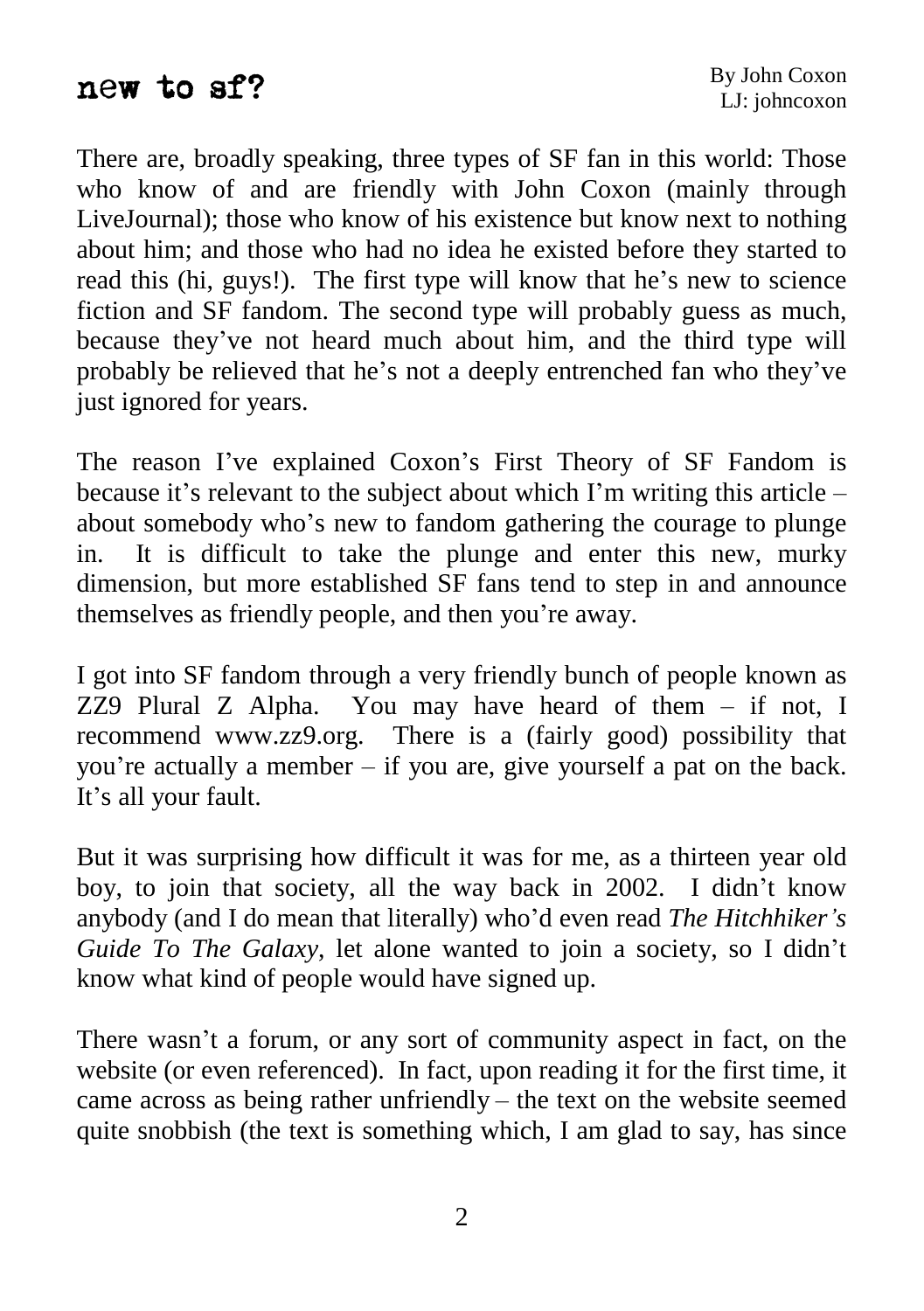changed). As a thirteen year old, it was slightly daunting, joining this community of people.

I think that feeling would have remained if Doug hadn't discovered my LiveJournal and said "I'm a ZZ9er, here are some friends, read their journals, enjoy!" Rather a baptism of fire, you may agree. But it did mean that I was introduced to a lot of SF fans online, a lot of whom I have now met in Real Life.

The second thing which jerked me out of feeling daunted was ZZ9's decision to hold their AGM in Peterborough in 2003. I live in Peterborough, so this meant I could go without my mother saying decision to hold their AGM in Peterborough in 2003. I live in<br>Peterborough, so this meant I could go without my mother saying<br>something along the lines of "not in a million years". I met people. I bought a mug. I bid in an auction (this triggered my comic book something along the lines of "not in a million years". I met people. I bought a mug. I bid in an auction (this triggered my comic book collection, but that's a different and shorter story). I was introduced to MJ Simpson and Flick and poppy and Doug and Robert Newman and a lot of other people who are (or were, in the case of Simo) fairly pivotal in either general fandom or ZZ9.

The community aspect of fandom is the most important, since without it, ëfandom wouldn't exist. This community is becoming more and more The community aspect of fandom is the most important, since without it, andom wouldn't exist. This community is becoming more and more plugged in' as a greater proportion of SF fans use the Internet – fandom fandom wouldn't exist. This community is becoming more and more 'plugged in' as a greater proportion of SF fans use the Internet – fandom is suited to this because you can't catch up with fellow fans at conventions every week, so LiveJournal and e-mails help to bridge the gaps between conventions.

The ZZ9 attitude to the internet has changed a great deal since I came across that paragraph on their website at the end of 2002. We've even got our own RSS news feed (provided through an LJ community) now.<br>But, in my humble opinion, people who might otherwise become<br>members of fandom are not doing because they don't know about the But, in my humble opinion, people who might otherwise become fantastic people who are a part of it.

I don't know how we can resolve that, and I don't know if fandom really needs to work to attract new people. Some people are of the opinion I don't know how we can resolve that, and I don't know if fandom really<br>needs to work to attract new people. Some people are of the opinion<br>that societies and clubs are dying. Some people think they've never had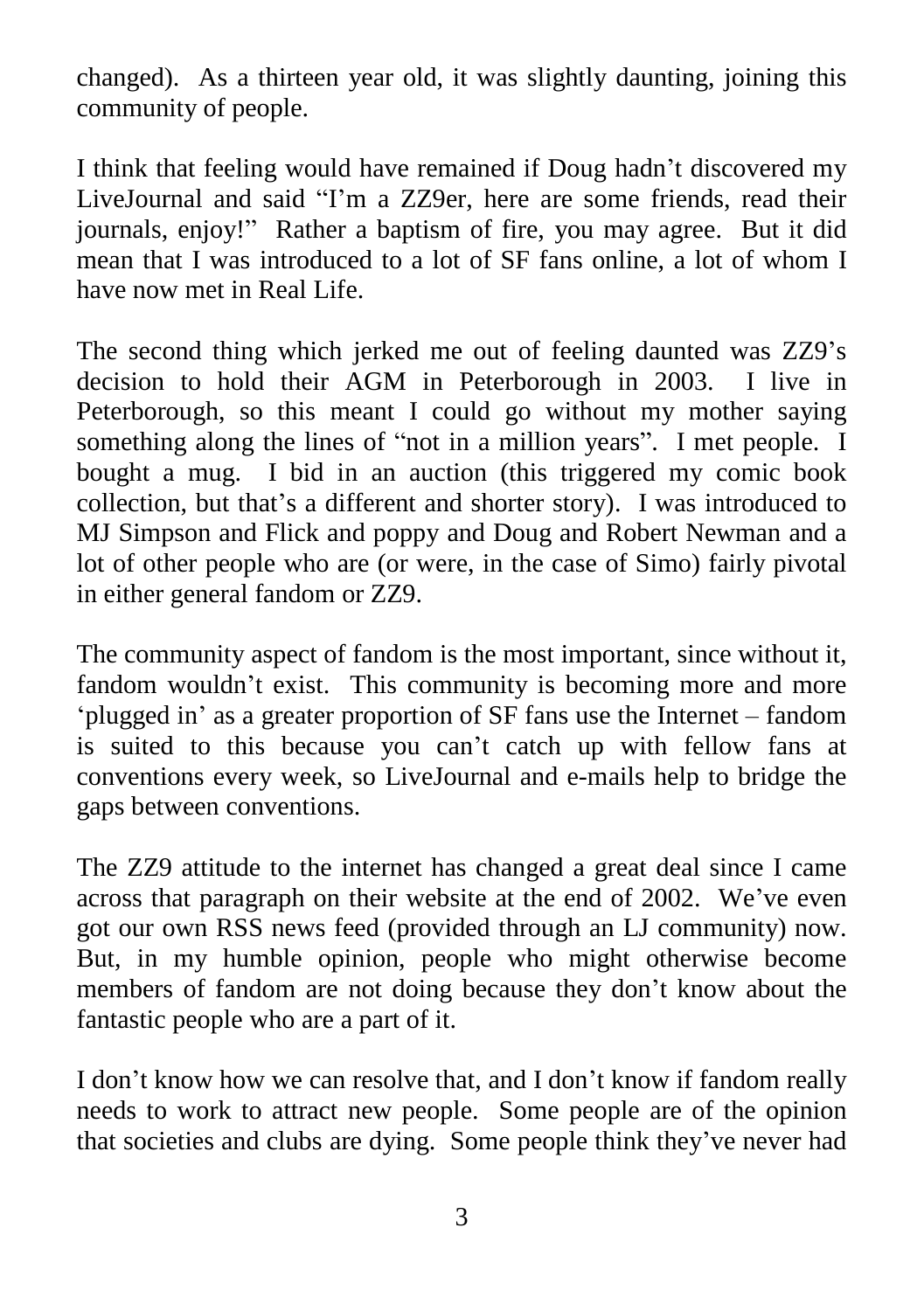it so good. But I will conclude with this: I'm trying to get ZZ9 to provide an offical forum.

#### the contribution of T-shirts to the sf fanís psyche By John Coxon LJ: johncoxon

As every decent SF fan knows, T-shirts are the cornerstone of modern civilisation. Almost as useful as towels, they can be used for many of the same things (although, admittedly, less efficiently) and they tell somebody a great deal about who you are, where you came from and your purpose and direction in life.

In short, they are SF fandom's answer to tribal tattoos and circumcision, and they should be treated as nothing less. Amongst women, the In short, they are SF fandom's answer to tribal tattoos and circumcision, and they should be treated as nothing less. Amongst women, the wearing of T-shirts can sometimes tend to be less common – this does not mean that women have less of a standing in society, since the lack of a T-shirt can make statements also.

Take, for instance, your average hungover SF fan, the morning after a very large party. He's not yet woken up  $-$  his vision is still not functioning at what is usually considered to be the optimum capability, his sense of balance is malfunctioning every so often, he is, in short, not fully aware of what is going on around him. fully aware of what is going on around him.<br>This is where the humble T-shirt steps in to save the day. If you can't

This is where the humble T-shirt steps in to save the day. If you can't remember somebody's face, and you're not sure whether they're at the This is where the humble T-shirt steps in to save the day. If you can't remember somebody's face, and you're not sure whether they're at the convention or just in the way, or if you can't quite make out whether remember somebody's face, and you're not sure whether they're at the convention or just in the way, or if you can't quite make out whether they're wearing a name badge, looking at a nice logo on a nice T-shirt will tell you all you need to know about that person<sup>1</sup> in a couple of they're wearing a name badge, looking at a nice logo on a nice T-shirt will tell you all you need to know about that person<sup>1</sup> in a couple of seconds. If the person isn't wearing a T-shirt, for instance, if they're wearing some other top or something similar, more drastic measures

<sup>&</sup>lt;sup>1</sup> Usually, all you need to know is two things: a) are they an SF fan? and b) will they buy me another drink? Another possibility is c) can they direct me to my room (since I woke up in a lift this morning and I don't know what my name is)?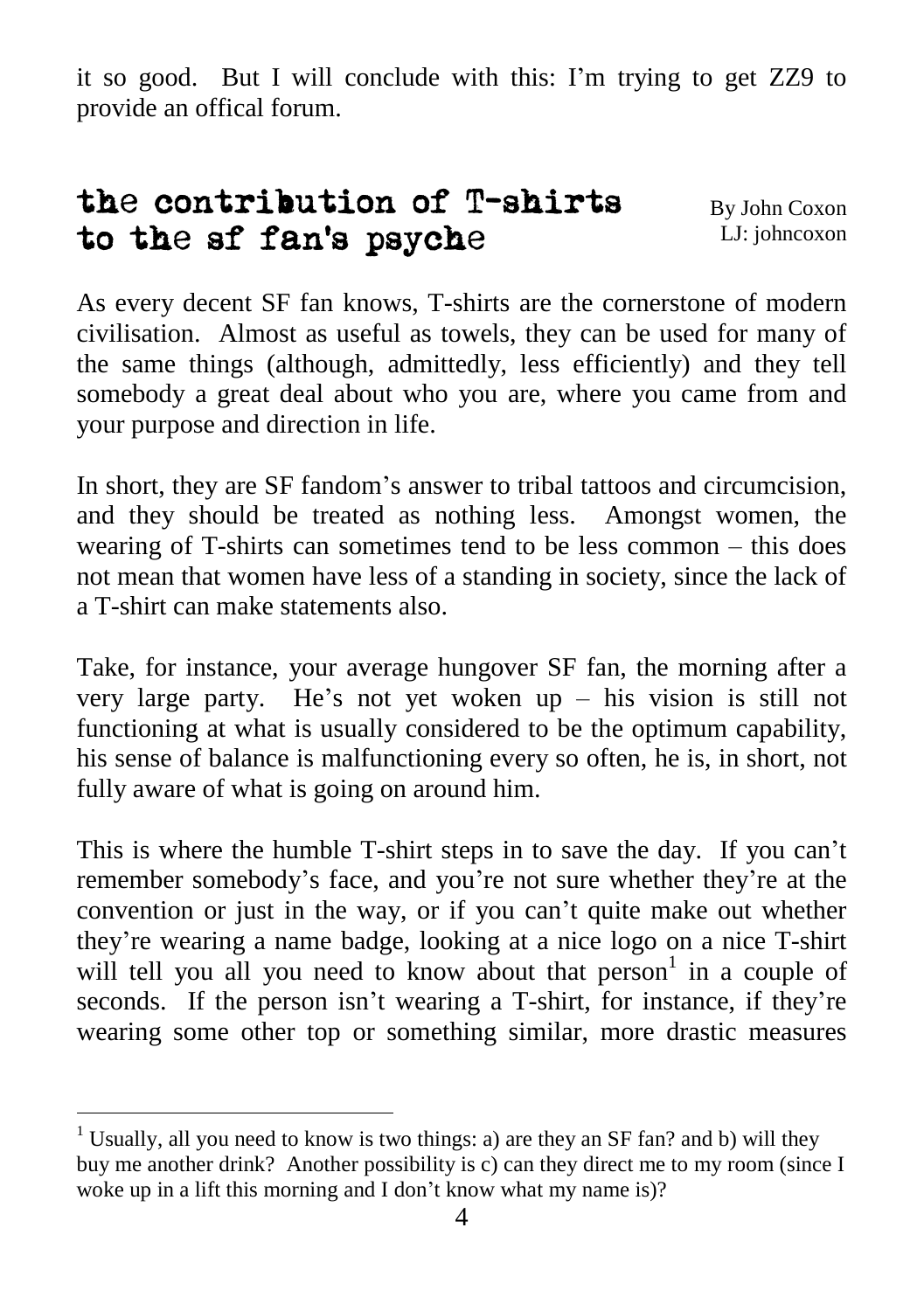might be required to discover their identity, like speech, or acquring cognition, or (shockingly) both.

To remove this undesirable set of circumstances, our hero will assume To remove this undesirable set of circumstances, our hero will assume that they are not the person he's looking for and continue until he does spot a T-shirt, a beacon of recognition in a hostile and unfriendly world. that they are not the person he's looking for and continue until he does<br>spot a T-shirt, a beacon of recognition in a hostile and unfriendly world.<br>If this didn't occur, we'd all be familiar with that embarrassing moment in which you realise that the person with whom you are desperately trying to communicate is, in fact, a Finnish woman with her posessive and overprotective husband.

"Ha!" you may say, "I never have a hangover the morning after a convention! Why should I care about the  $T\text{-}shirt?$ <sup>n</sup> Well, they're cool, "Ha!" you may say, "I never have a hangover the morning after a convention! Why should I care about the T-shirt?" Well, they're cool, too, if you're not sophisticated enough to use them as a form of identification, bonding and indication of social standing. So wear one too, if you're not sophistica<br>identification, bonding and in<br>anyway, if that's the case.

#### itís all everyone elseís fault By Douglas Spencer LJ: dougs

A couple of days ago, John diffidently suggested that I might want to write a little something for him, discussing how I came into SF fandom. Since he'd been so polite about my old fanzine, a publication which chiefly involved recycled material people had written on LiveJournal, I sought out something I'd written on the same site a couple of months ago and I've polished it slightly into what you see below.

At university in the mid-1980s, I wasn't a member of the Science Fiction and Fantasy Society, because (it seemed to me) they were almost exclusively into wargaming, and they met on the same afternoon each week as the word-game society, and I was at the time a Scrabble player of county standard. I did, however, know some of the people in the SF+FS, fellow mathematicians for the most part.

While I was there, I picked up a flyer for ZZ9, a fan club for the Hitchhiker's Guide to the Galaxy. I understand John is writing a line or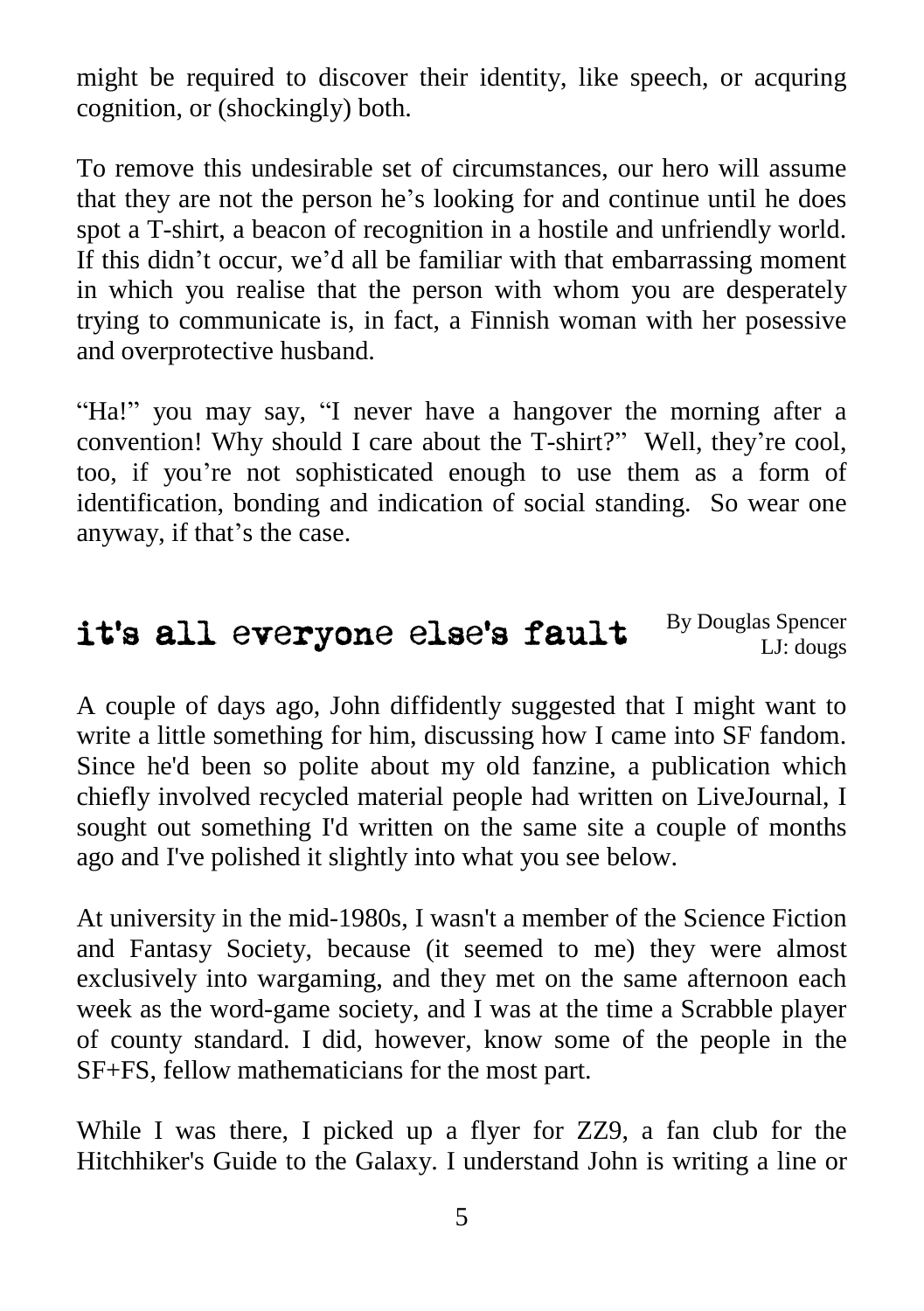two about them elsewhere in this issue. Now I'd been a fan of both SF and humour for a long time, and in this book (for I came first to the book, and only later to the radio and TV series) I'd found them comfortably working together, which was unusual. I joined ZZ9, and started receiving their club magazine. So that means I've been a ZZ9er for a little over 20 years now.

A little later, in my middle year at university, my sexuality (which had been awakened and vigorously exercised by someone else the previous year) was stretched, warped and twisted by someone I met there, and as a result I left university very thoroughly mixed up. In the ensuing few years I did a great deal of reading in connection with the issues over which I was confused, but wasn't really in a position to put any of it into practice.

I went to my first convention ("convention", in this sense, meaning an event run by a group of fans rather than a promotions company, where the key activity is standing around in a bar talking Old Toot to each other) in October 1991. This convention, advertised in the pages of ZZ9's magazine, was "Eroticon Six", a convention all about kink. I'd recently started going out with Anne (who later became my wife), and things were going very slowly with her, partly because of my earlier confusion.

Eroticon Six drove home to me that people as strange as me were, in fact, quite normal. I found this greatly encouraging. I came home from there having bought a membership for another convention the following May, and told Anne that I wouldn't be able to take her out on her birthday because of this. In fact I ended up taking her to the next convention, and over the ensuing few years we went to a dozen conventions together.

After Anne died in September 2001, I stopped going to conventions for a while.

About nine months later, I dragged myself to another couple of conventions, "Damn Fine Con" and "<plokta.con> Release 2.0" where,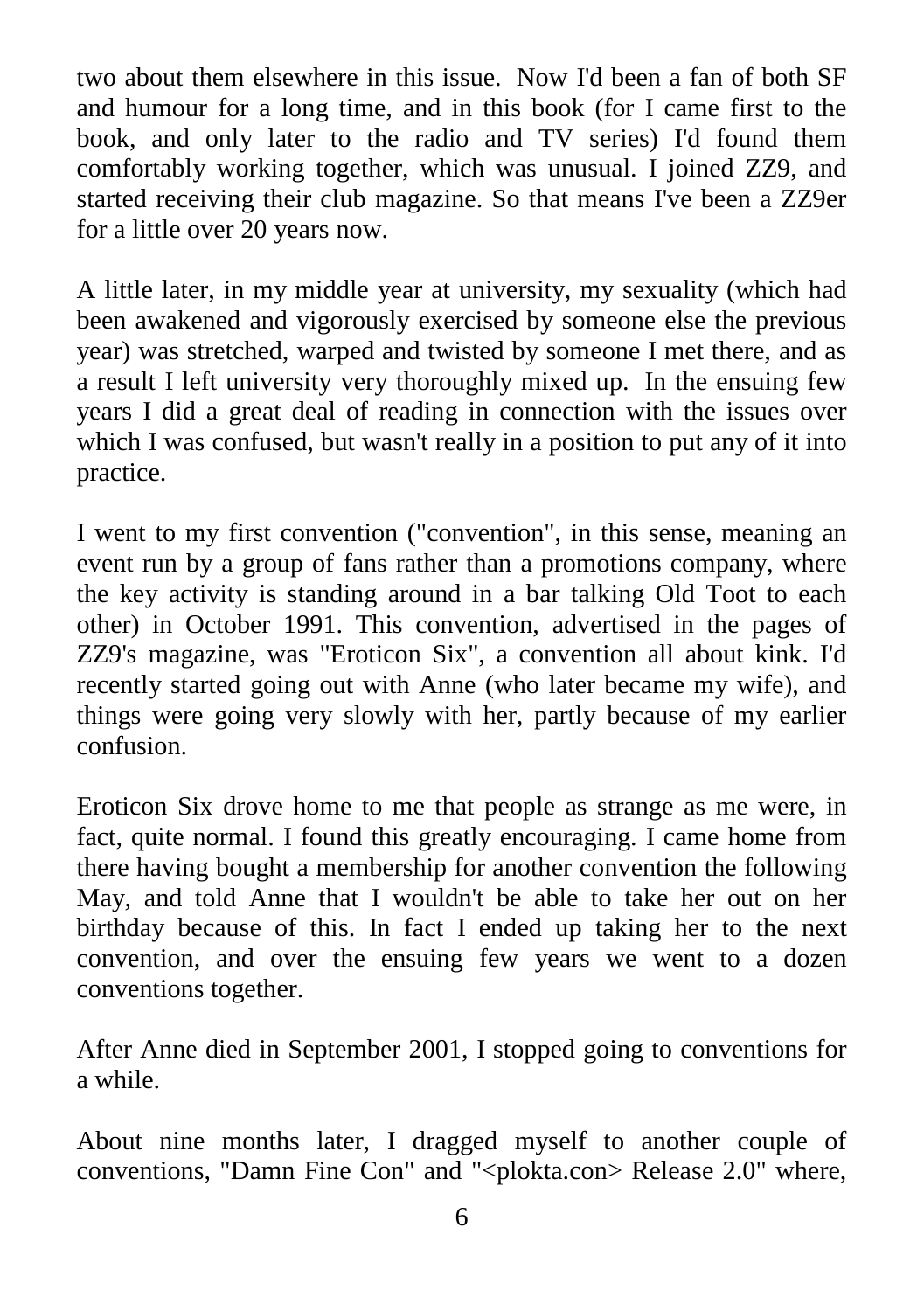amongst other things, I received an LJ invite code from Max. I wrote a poem while I was there which subsequently became my first LJ post, and which received good feedback, both at the con and elsewhere. So I started looking for places where I could start writing in earnest once more. I found my way onto the Mash-slash Yahoo! Group, I published a fanzine of my own, I resumed attendance at the London pub meetings, and realised what I'd been missing from fandom.

So fandom, the SF-Convention-running fanzine-writing kind of fandom, has helped me accept the kind of person I am, and helped me to pull myself together on those occasions when I've been falling apart. I've since been described as "a well-adjusted pervert", which I've elected to take as evidence of some sort of success: Not just my success, but the success of fandom in helping me find my place.

Join fandom. It'll do you good.

## lucifer and his portrayal in literature

By John Coxon LJ: johncoxon

Lucifer appears in several books and comics and short stories by Neil Gaiman as well as the popular series of comics, *Hellblazer* (although he is not called Lucifer, as far as I know). Mr Gaiman is fairly well known, even outside the familiar circles of SF, and I have recently is not called Lucifer, as far as I know). Mr Gaiman is fairly well-<br>known, even outside the familiar circles of SF, and I have recently<br>begun to read some of his works. All the things I've read so far are very good, but his writing has made me wonder about Lucifer.

Now, for those who don't know, Lucifer is the traditional figure for an opposite or an adversary to God, and he is also called Satan and The Devil as people see fit.

However, this is at marked contrast with any religious sources I have been able to find. For instance, take the Bible. There exists a website on which one can search through the various versions of the Bible for references to various keywords, so I went to this website and searched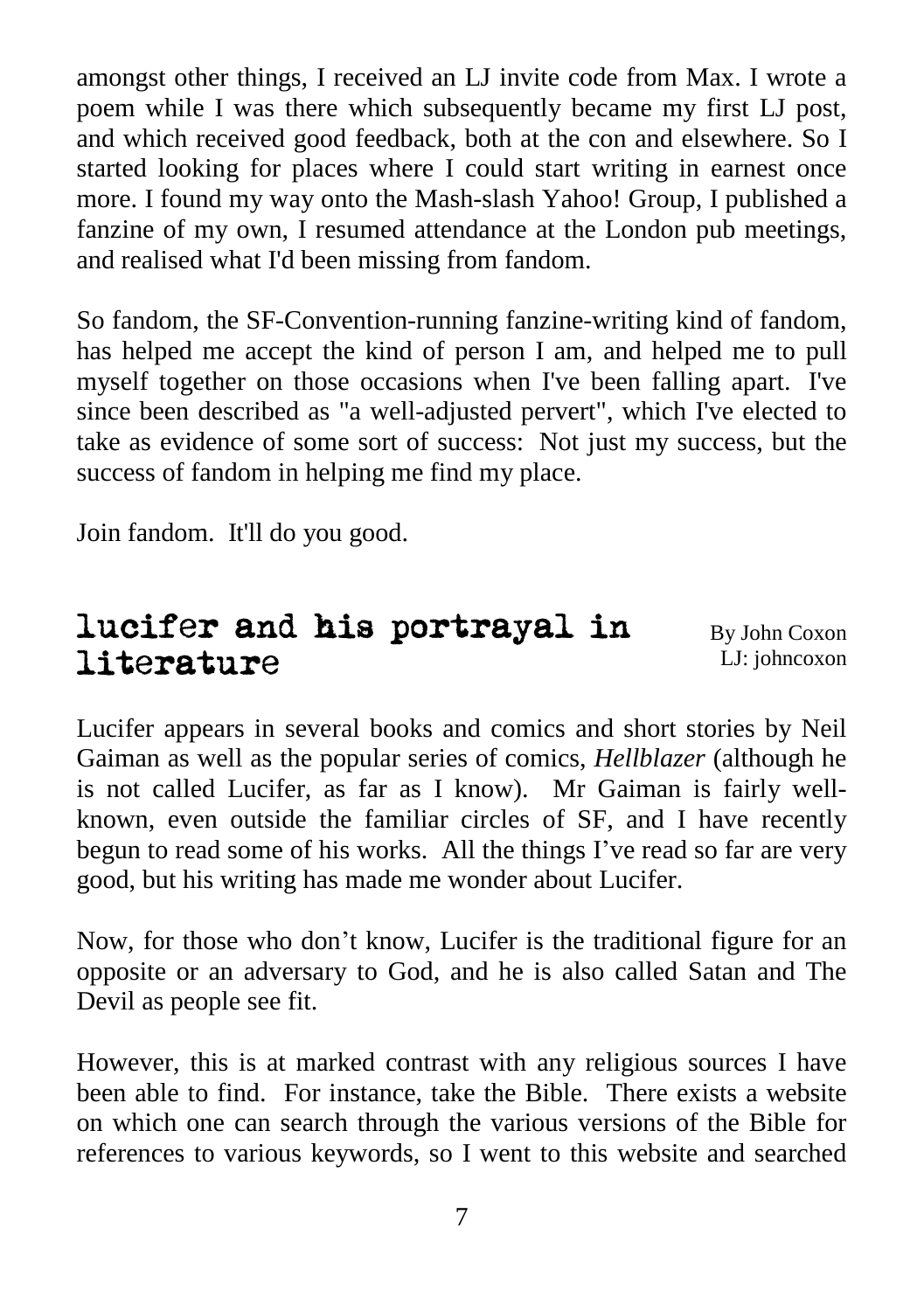for Lucifer. You can search using two different indices, so I searched on both, one after the other.

I got one result. This is not promising for the theory that all the portrayals of Lucifer have come in some way, shape or form from the Bible. I clicked on said result and it came up with a rather juicy little number taken from Isaiah 14 (verses 12-15 in the King James version, as a matter of fact):

 $12$  How art thou fallen from heaven, O Lucifer, son of the morning! how art thou cut down to the ground, which didst weaken the nations! <sup>13</sup> For thou hast said in thine heart, I will ascend into heaven, I will exalt my throne above the stars of God: I will sit also upon the mount of the congregation, in the sides of the north:  $^{14}$ I will ascend above the heights of the clouds; I will be like the most High.<br><sup>15</sup> Yet thou shalt be brought down to hell, to the si

So. It's established that he was a Bad Person. But, read it closely. It So. It's established that he was a Bad Person. But, read it closely. It clearly says "[he] will ascend into heaven". Surely an angel would So. It's established that he was a Bad Person. But, read it closely. It clearly says "[he] will ascend into heaven". Surely an angel would already be in heaven? Reading that passage more closely, it's established that this person called Lucifer is in fact simply Babylonian already be in heaven? Reading that passage more closely, it's established that this person called Lucifer is in fact simply Babylonian royalty. So, not much evidence for the 'fallen angel' theory in that, I established that this pe<br>royalty. So, not much<br>think you'll agree. think you'll agree.<br>That's that for mentions of Lucifer in the Bible, so let's talk about Satan.

Now, I tried doing the same for Satan, but I don't really like reading on a PC screen and I didn't want to have to sift through the Bible passages and come out with a conclusion. Having said that, I did find this quote which is to be found in Job 1:

 $6$  Now there was a day when the sons of God came to present themselves before the LORD, and Satan came also among them. <sup>7</sup> And the LORD said unto Satan, Whence comest thou? Then Satan answered the LORD, and said, From going to and fro in the earth, and from walking up and down in it.  $8$  And the LORD said unto Satan, Hast thou considered my servant Job, that there is none like him in the earth, a perfect and an upright man, one that feareth God, and escheweth evil? <sup>9</sup> Then Satan answered the LORD, and said, Doth Job fear God for nought? <sup>10</sup> Hast not thou made an hedge about him, and about his house, and about all that he hath on every side? Thou hast blessed the work of his hands, and his substance is increased in the land.  $11$  But put forth thine hand now, and touch all that he hath, and he will curse thee to thy face. <sup>12</sup> And the LORD said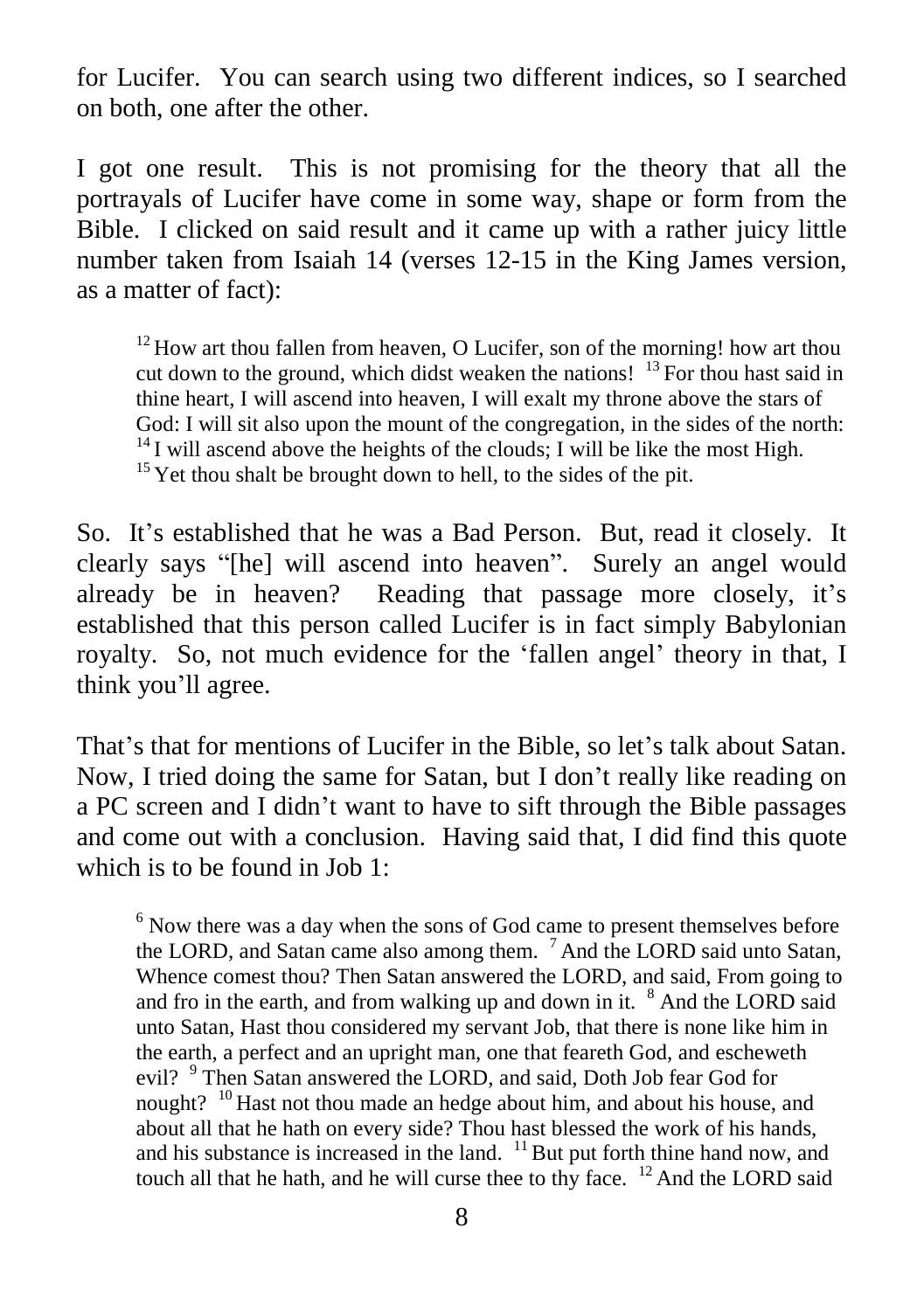unto Satan, Behold, all that he hath is in thy power; only upon himself put not forth thine hand. So Satan went forth from the presence of the LORD.

I like this quote. It suggests that God has Satan wrapped around his I like this quote. It suggests that God has Satan wrapped aroun<br>little finger, in many ways – almost like they're friendly rivals. It the finger, in many ways – almost like they're friendly rivals.<br>This quote didn't answer the entire question. So, I took the sensible

route, and I asked the Canon Pastor of Peterborough Cathedral. He's very nice, and I explained to him my findings, and he nodded and route, and I asked the Canon Pastor of Peterborough Cathedral. He'<br>very nice, and I explained to him my findings, and he nodded an<br>listened, and then I said, "how is Satan described in the Bible?" I didn<sup>'</sup>t expect the answer which I received as a result of that question.

As it turns out, the Book of Job is very interesting from the point of view of learning about Satan and heavenly politics (although I must As it turns out, the Book of Job is very interesting fro<br>view of learning about Satan and heavenly politics (a<br>admit I've not gotten around to reading about it yet).

Satan is, as depicted in the Old Testament, actually a bit like Eric Forth<sup>2</sup> today. This is going to require an explanation before I get sued. Heaven, as portrayed in some books of the Old Testament, is actually today. This is going to require an explanation before I get sued.<br>Heaven, as portrayed in some books of the Old Testament, is actually<br>governed by a 'cabinet' of angels, with God as the Prime Minster (even if He is portrayed as being perfect). Satan is actually a member of the governed by a 'cabinet' of angels, with God as the Prime Minster (even<br>if He is portrayed as being perfect). Satan is actually a member of the<br>heavenly cabinet. He's portrayed as the embodiment of temptation, so he was probably the member of cabinet who criticised the actions of the other angels (hence the Eric Forth reference).

A discussion of Satan's role in the Bible isn't why I'm writing this, so it's time for some closure on what I hope you will agree has been a fairly interesting article. Essentially, I have no idea why Lucifer/Satan has been portrayed as an adversary to God in the way that he has, but I suspect it's something to do with keeping peasants in fear of sinning in has been portrayed as an adversary to God in the way that he has, but I the Middle Ages.

I haven't looked at mentions of the Devil in the New Testament. If you want to see something that looks at that, too, then feel free to do it yourself and send it to me!

 $2$  Eric Forth died on 17th May 2006 and you can type him into Wikipedia for more details about him. He wasn't all that much like Satan, but there are slight similarities.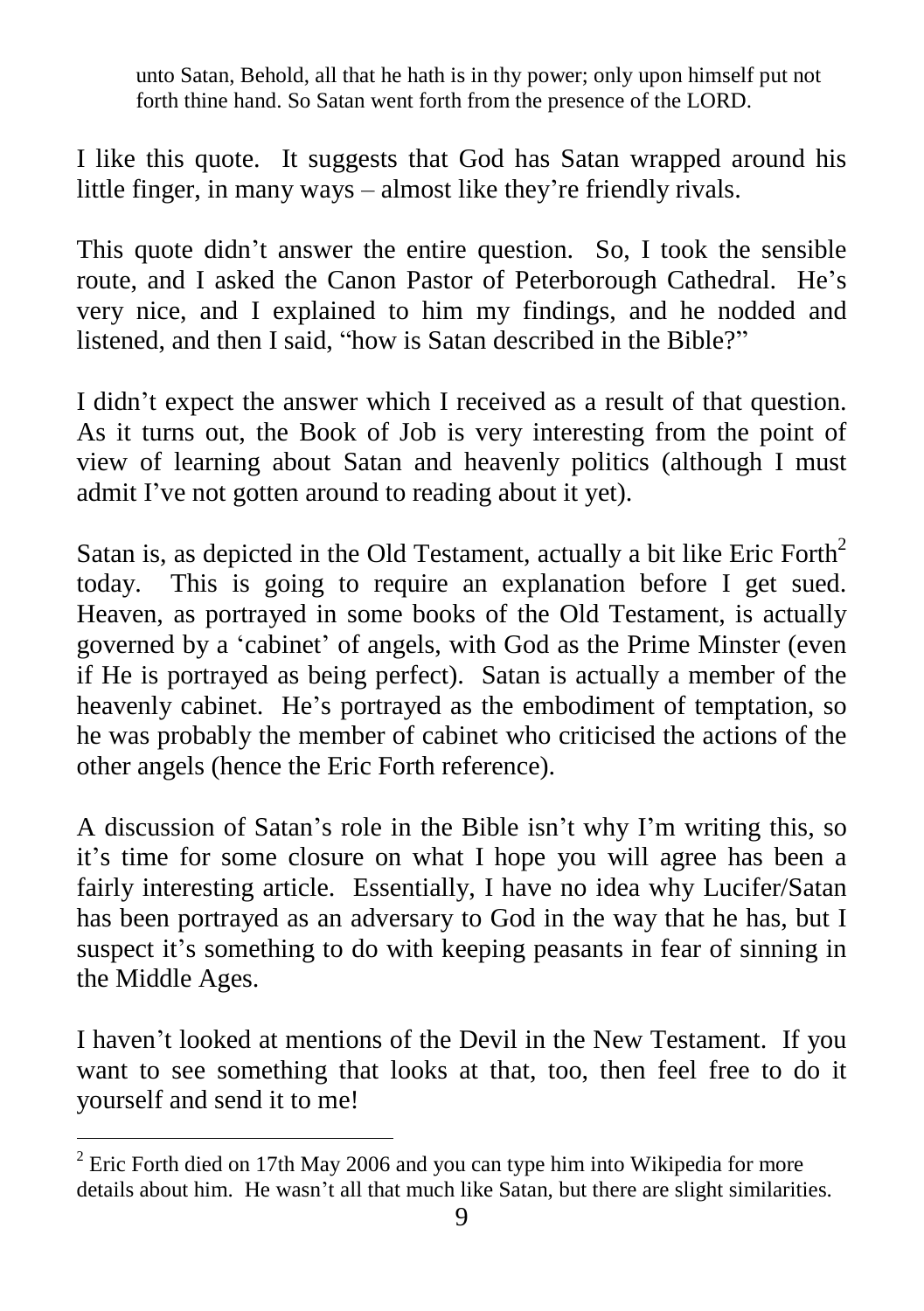# he's allowed, he's a teenager

I can often forget about ages when I meet people within fandom, it's not much more of a defining label than the colour of someone's eyes. But John doesn't let you forget his age.

Someone fed me a similar line once  $-$  "I don't tend to think too much about age gaps, especially at conventions"  $-$  and, being 18 at the time, I didn't believe it. I knew people socially who were in completely different age brackets from my own from about the age of eleven, that being the consequence of following my best friend to church services. We'd drop by the house of the lay preachers for a chat and go and talk about photography with the vicar and after church we'd gather at various people's houses for lunch, particularly on special occasions. I felt terribly grown up at times and in retrospect I can see it was an act from both sides. I was humoured more than anything, although as time went by it earned me babysitting jobs and I got to know some families very well. I didn't believe the age stuff could be invisible once I'd noticed, though.

However, as time went by I noticed that no matter what birthday passed, I never really felt that I was really any older. My mum criticised me once, she thought I was reading inappropriately young books and was disappointed because I used to read ahead of my age. What could I say? I liked juvenile fiction and I didn't stop liking it when I wasn't the target audience. Today it's perfectly acceptable for an adult to read Harry Potter or sit at home playing computer games but my mum was vaguely disapproving. Inside fandom the pursuits seen as childish are common. Board games, comic books and an interest in fantastical worlds.

And now I see what they mean when these people say that age doesn't necessarily matter. My friends are all kinds of ages and I'm pretty sure they're not humouring me, nor me them. Mostly, it doesn't even come up unless someone is engaging in the inescapable lament of The Greying of Fandom.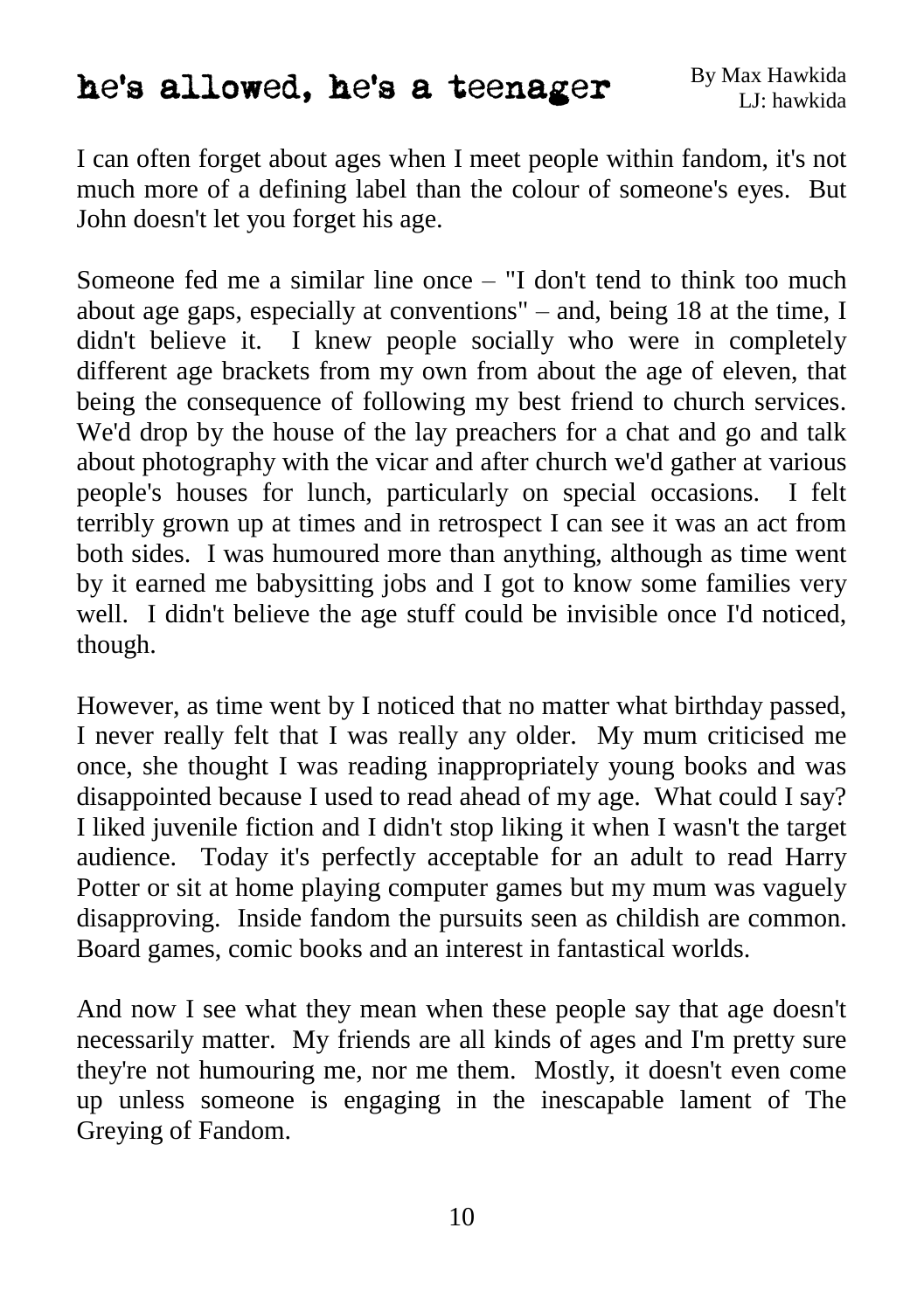Except with John. John has a series of stock phrases including "But I am a geek", "I've spent [rapidly increasing figure here] on comics this year" and his favourite of all "I'm allowed, I'm a teenager". He says it so often I'm convinced his twentieth birthday is going to come as something of a shock to his system, although he tells me he has a plan to slowly introduce "I'm allowed, I'm a student" into his lexicon and phase out the age based phrase.

John has reasonable parents. They let him wander off to Nottingham to go to a party and they give him lifts to the pub where the local SF group meets. He lives just down the road from us, and despite this I got to know him online initially. He was the ZZ9 fan who knew far too much about the prices of Hitchhiker's Guide to the Galaxy merchandise, index linked to the eBay trading market. He's a smart guy with a good academic record and a fantastic knowledge of space travel. He's taking science based subjects and cherry picking university courses at the moment whilst expanding his knowledge of fandom and SF and nipping down to London to pose for pictures with Neil Gaiman. That's in between having a beer at the pub with us and telling us all about his teachers and lessons with a cheerful, self confident tone that is one day going to be overhead by the bar staff and get him into trouble.

John is a seventeen year old fan and hopefully only the age aspect of that fact will change because he's a good guy. I know that although I don't feel terribly different, I've changed since I was seventeen and my interests have veered all over the place. I think John might find his studies engrossing and disappear from fandom when he goes to university (it's happened to older fans than him - when did you last see Pam Wells mentioned in a fanzine?). Or he might join societies and get really into rocketry or LARP or some new fangled hobby I've yet to hear of. When his income isn't entirely disposable and has to pay for rent and food perhaps the list of conventions he plans to attend will be whittled down to nothing. He says he won't be leaving any time soon as his fanaticism for Douglas Adams has relaxed somewhat and he'd have disappeared from the scene already if he was going to. Let's hold him to it.